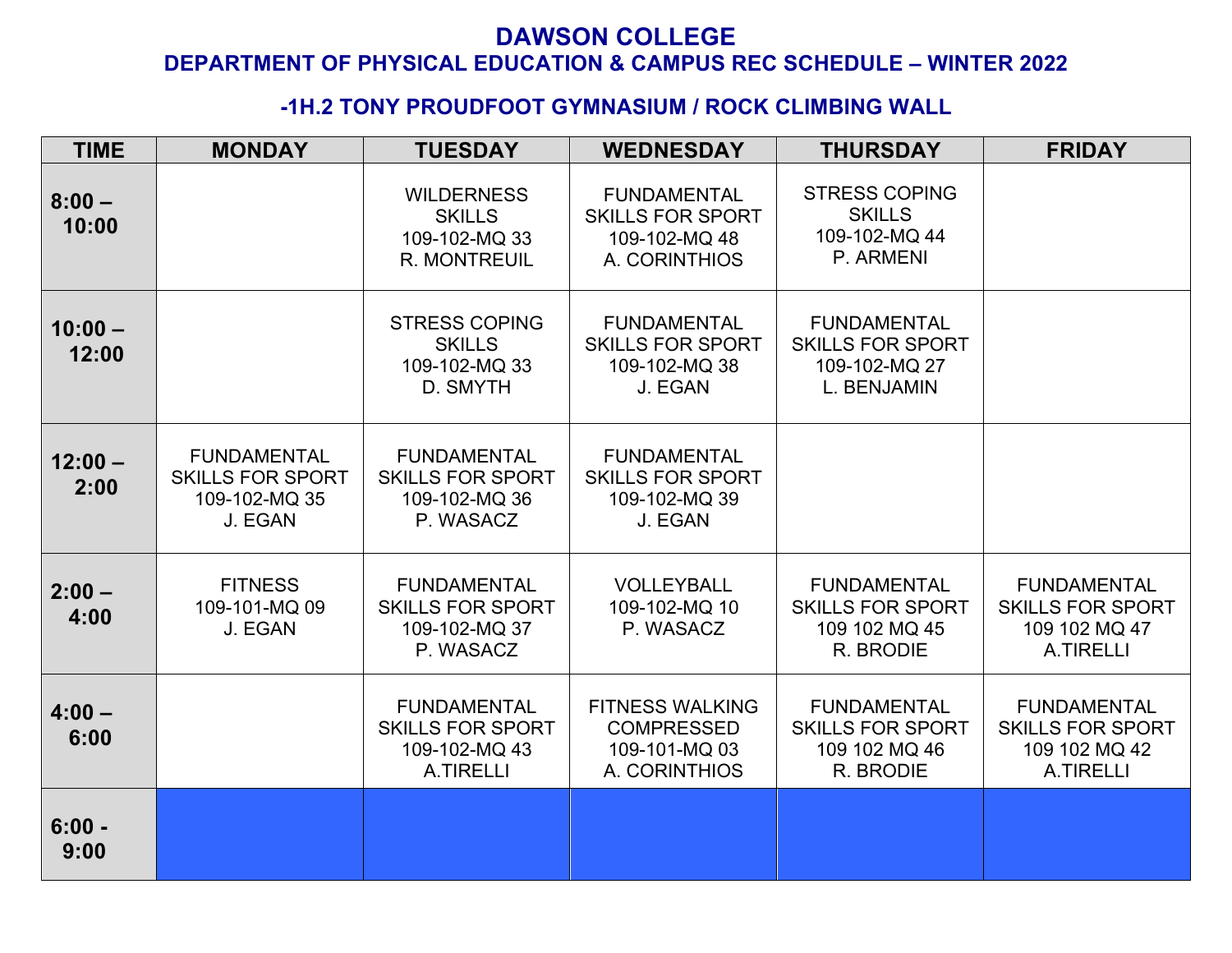## **DAWSON COLLEGE**

#### **DEPARTMENT OF PHYSICAL EDUCATION & CAMPUS REC SCHEDULE – WINTER 2022**

## **-1H.4 & -1H.6 TONY PROUDFOOT GYMNASIUMS**

| <b>TIME</b>        | <b>MONDAY</b>                                                                   | <b>TUESDAY</b>                                                              | <b>WEDNESDAY</b>                                                                | <b>THURSDAY</b>                                          | <b>FRIDAY</b>                                                               |
|--------------------|---------------------------------------------------------------------------------|-----------------------------------------------------------------------------|---------------------------------------------------------------------------------|----------------------------------------------------------|-----------------------------------------------------------------------------|
| $8:00 -$<br>10:00  | <b>FUNDAMENTAL</b><br><b>SKILLS FOR SPORT</b><br>109-102-MQ 29<br>A. CORINTHIOS |                                                                             | <b>FUNDAMENTAL</b><br><b>SKILLS FOR SPORT</b><br>109-102-MQ 48<br>A. CORINTHIOS | <b>ACTIVE LIVING</b><br>109-103-MQ 49<br>A. CORINTHIOS   | <b>FUNDAMENTAL</b><br><b>SKILLS FOR SPORT</b><br>109-102-MQ-40<br>M. DONOSO |
| $10:00 -$<br>12:00 | <b>FUNDAMENTAL</b><br><b>SKILLS FOR SPORT</b><br>109-102-MQ 30<br>A. CORINTHIOS | <b>FUNDAMENTAL</b><br><b>SKILLS FOR SPORT</b><br>109-102-MQ 30<br>M. DONOSO |                                                                                 | <b>ACTIVE LIVING</b><br>109-103-MQ 50<br>A. CORINTHIOS   | <b>FUNDAMENTAL</b><br><b>SKILLS FOR SPORT</b><br>109-102-MQ-41<br>M. DONOSO |
| $12:00 -$<br>2:00  | <b>FITNESS</b><br>109-101-MQ 55<br>A. TIRELLI                                   | <b>FITNESS</b><br>109-101-MQ 43<br><b>R. MONTREUIL</b>                      | <b>ACTIVE LIVING</b><br>109-103-MQ 47<br>R. BRODIE                              |                                                          |                                                                             |
| $2:00 -$<br>4:00   |                                                                                 |                                                                             | <b>STRESS COPING</b><br><b>SKILLS</b><br>109-102-MQ 32<br>H. BRADLEY            | <b>FITNESS</b><br>109-101-MQ 44<br>A. TIRELLI            | <b>SPORT FITNESS</b><br>109-101-MQ 45<br>R. BRODIE                          |
| $4:00 -$<br>6:00   | <b>FITNESS</b><br>109-101-MQ 42<br>A.TIRELLI                                    |                                                                             | <b>ACTIVE LIVING</b><br>109-103-MQ 48<br>R. BRODIE                              | <b>FITNESS ACTIVITIES</b><br>109-103-MQ 51<br>A. TIRELLI | <b>SPORT FITNESS</b><br>109-101-MQ 46<br>R. BRODIE                          |
| $6:00 -$<br>9:00   |                                                                                 |                                                                             |                                                                                 |                                                          |                                                                             |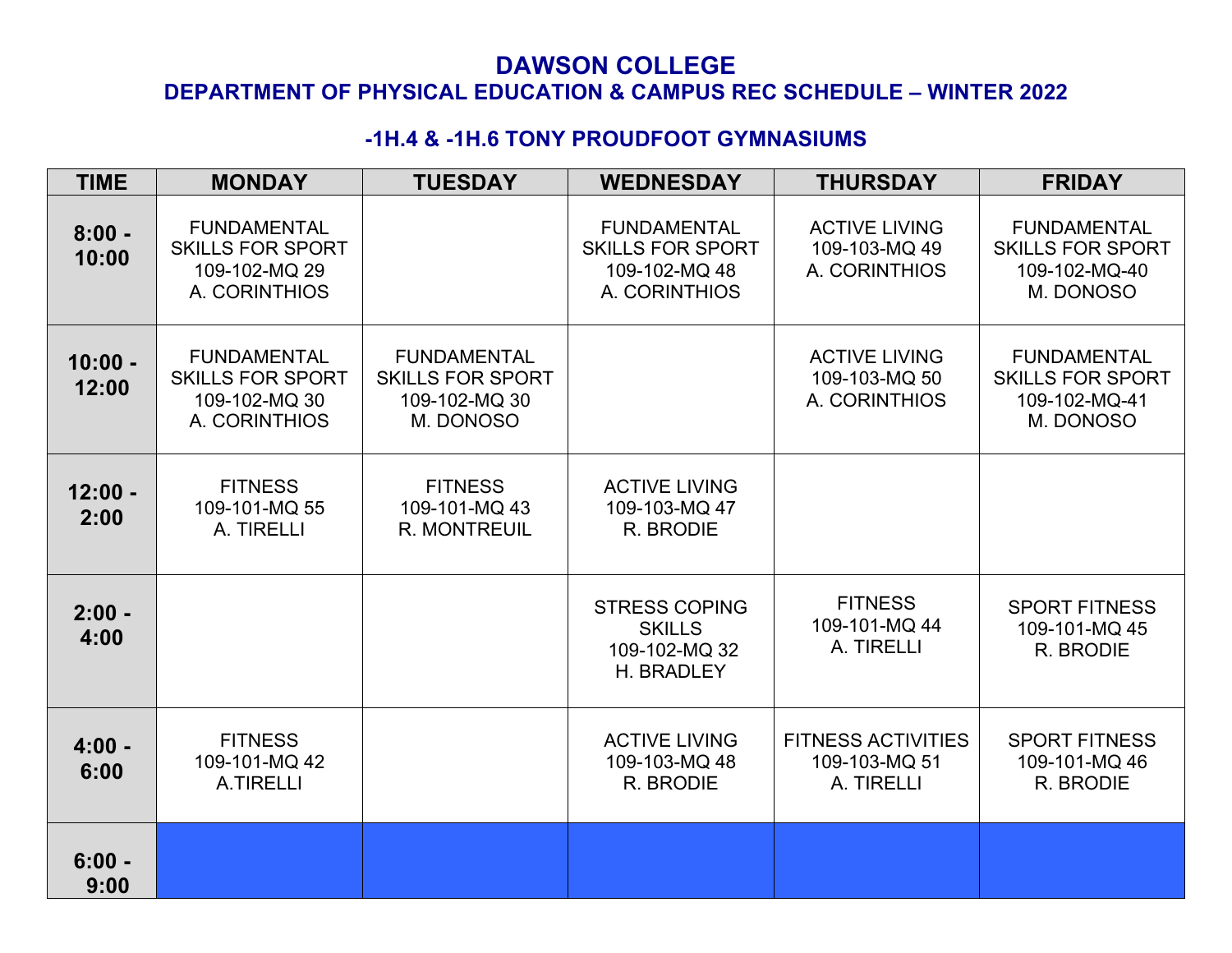#### **-1H.1 WEIGHT TRAINING ROOM**

| <b>TIME</b>        | <b>MONDAY</b>                                                         | <b>TUESDAY</b>                                                            | <b>WEDNESDAY</b>                                                                    | <b>THURSDAY</b>                                                                     | <b>FRIDAY</b>                                                                                                                        |
|--------------------|-----------------------------------------------------------------------|---------------------------------------------------------------------------|-------------------------------------------------------------------------------------|-------------------------------------------------------------------------------------|--------------------------------------------------------------------------------------------------------------------------------------|
| $8:00 -$<br>10:00  | <b>RESISTANCE</b><br><b>TRAINING</b><br>109-101-MQ 28<br>M. POTTER    |                                                                           | <b>RESISTANCE</b><br><b>TRAINING</b><br>109-101-MQ 37<br>M. POTTER                  | <b>SPORT</b><br><b>PERFORMANCE</b><br><b>TRAINING</b><br>109-103-MQ 41<br>M. POTTER | <b>WEIGHT TRAINING</b><br><b>SKILLS</b><br>109-102-MQ 28<br>M. POTTER                                                                |
| $10:00 -$<br>12:00 | <b>RESISTANCE</b><br><b>TRAINING</b><br>109-101-MQ 29<br>M. POTTER    | <b>FITNESS</b><br>109-101-MQ 32<br>J. EGAN                                | <b>SPORT</b><br><b>PERFORMANCE</b><br><b>TRAINING</b><br>109-103-MQ 42<br>M. POTTER | <b>RESISTANCE</b><br><b>TRAINING</b><br>109-101-MQ 38<br>A. GEAR                    | <b>SPORT</b><br><b>PERFORMANCE</b><br><b>TRAINING</b><br>109-103-MQ 43<br>M. POTTER                                                  |
| $12:00 -$<br>2:00  | <b>RESISTANCE</b><br><b>TRAINING</b><br>109-101-MQ 30<br>J. ZEIDEL    | <b>FITNESS</b><br>109-101-MQ 33<br>D. SMYTH                               | <b>RESISTANCE</b><br><b>TRAINING</b><br>109-101-MQ 35<br>L. BENJAMIN                | <b>RESISTANCE</b><br><b>TRAINING</b><br>109-101-MQ 39<br>A. GEAR                    |                                                                                                                                      |
| $2:00 -$<br>4:00   | <b>WEIGHT TRAINING</b><br><b>SKILLS</b><br>109-102-MQ 25<br>J. ZEIDEL | <b>FITNESS</b><br>109-101-MQ 34<br>J. EGAN                                | <b>RESISTANCE</b><br><b>TRAINING</b><br>109-101-MQ 36<br>L. BENJAMIN                | <b>RESISTANCE</b><br><b>TRAINING</b><br>109-101-MQ 40<br>J. ZEIDEL                  | <b>ACTIVE LIVING</b><br>109-103-MQ 36<br>J. ZEIDEL                                                                                   |
| $4:00 -$<br>6:00   |                                                                       | <b>FITNESS WALKING</b><br><b>COMPRESSED</b><br>109-101-MQ 04<br>C. HADDAD | <b>WEIGHT TRAINING</b><br><b>SKILLS</b><br>109-102-MQ 55<br>A. TIRELLI              | <b>ACTIVE LIVING</b><br>109-103-MQ 35<br>J. ZEIDEL                                  | <b>ACTIVE LIVING</b><br>109-103-MQ 37<br>J. ZEIDEL                                                                                   |
| $6:00 -$<br>9:00   |                                                                       |                                                                           |                                                                                     |                                                                                     | <b>CONTINUING EDUCATION</b><br><b>WEIGHT TRAINING</b><br><b>SKILLS</b><br>109 102 MQ 03002<br>$7:00 - 9:00$ pm<br><b>J. BRASSEUR</b> |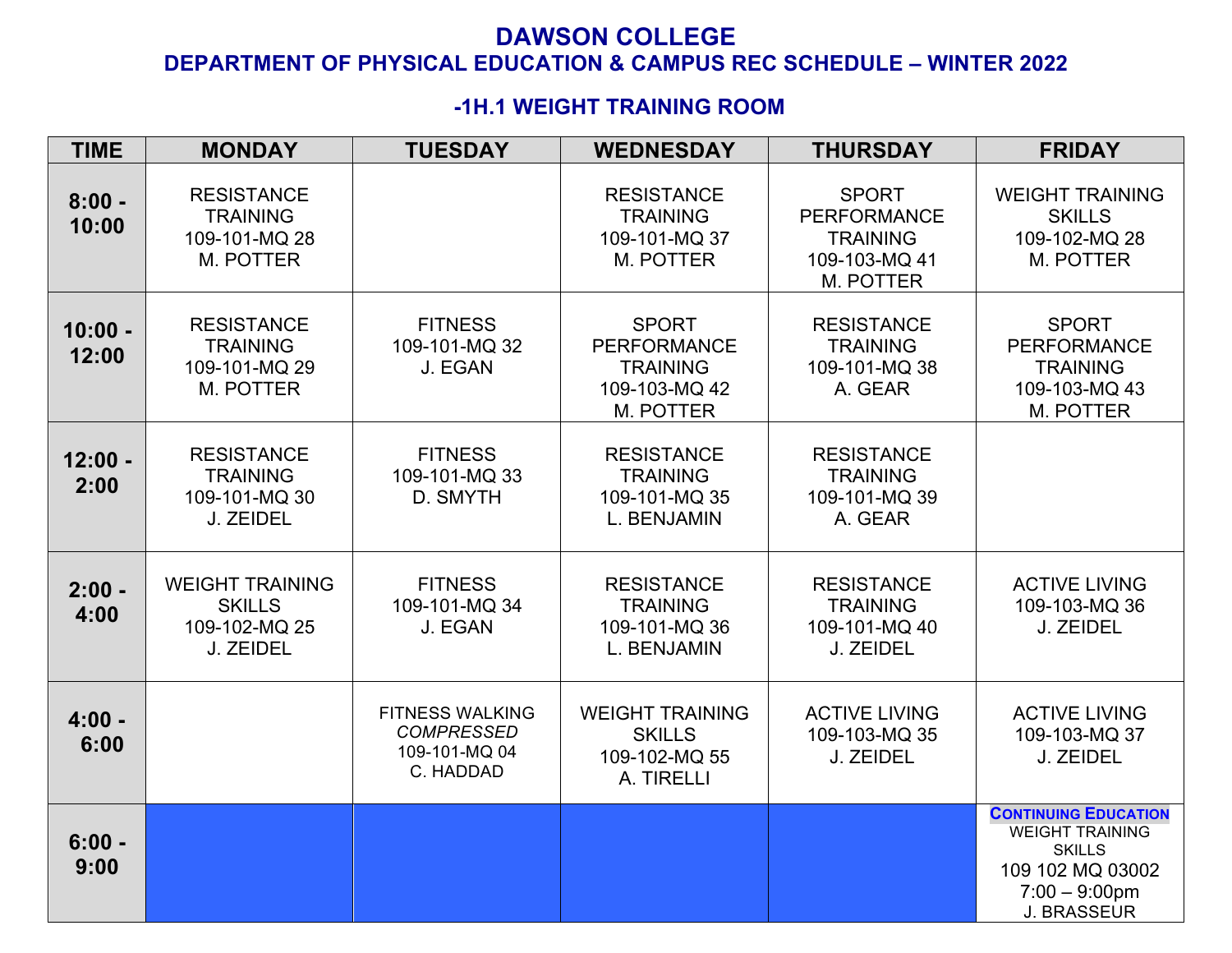## **-2H.1 ATHLETIC TRAINING PERFORMANCE (ATP) ROOM**

| <b>TIME</b>        | <b>MONDAY</b>                                                                                                          | <b>TUESDAY</b>                                                                                                                             | <b>WEDNESDAY</b>                                                                                     | <b>THURSDAY</b>                                                                                             | <b>FRIDAY</b>                                                                         |
|--------------------|------------------------------------------------------------------------------------------------------------------------|--------------------------------------------------------------------------------------------------------------------------------------------|------------------------------------------------------------------------------------------------------|-------------------------------------------------------------------------------------------------------------|---------------------------------------------------------------------------------------|
| $8:00 -$<br>10:00  |                                                                                                                        | <b>FITNESS</b><br>109-101-MQ 23<br>M. DONOSO                                                                                               | <b>FITNESS ACTIVITIES</b><br>109-103-MQ 29<br>C. ST. PIERRE                                          |                                                                                                             |                                                                                       |
| $10:00 -$<br>12:00 | <b>FITNESS</b><br>109-101-MQ 22<br>K. PALACIO                                                                          | <b>WEIGHT TRAINING</b><br><b>SKILLS</b><br>109-102-MQ 26<br>J. ZEIDEL                                                                      | <b>FITNESS</b><br>109-101-MQ 24<br>C. ST. PIERRE                                                     | <b>FITNESS ACTIVITIES</b><br>109-103-MQ 33<br>K. PALACIO                                                    | <b>SPORT</b><br><b>PERFORMANCE</b><br><b>TRAINING</b><br>109-103-MQ 44<br>L. BENJAMIN |
| $12:00 -$<br>2:00  | <b>RESISTANCE</b><br><b>TRAINING</b><br>109-101-MQ 31<br>L. BENJAMIN                                                   | <b>FITNESS ACTIVITIES</b><br>109-103-MQ 26<br>K. PALACIO                                                                                   | <b>FITNESS</b><br>109-101-MQ 24<br>C. DEEGAN                                                         | <b>SPORT</b><br><b>PERFORMANCE</b><br><b>TRAINING</b><br>109-103-MQ 40<br>L. BENJAMIN                       | <b>SPORT</b><br><b>PERFORMANCE</b><br><b>TRAINING</b><br>109-103-MQ 45<br>L. BENJAMIN |
| $2:00 -$<br>4:00   | <b>SPORT</b><br><b>PERFORMANCE</b><br><b>TRAINING</b><br>109-103-MQ 39<br>L. BENJAMIN                                  | <b>FITNESS ACTIVITIES</b><br>109-103-MQ 34<br>J. ZEIDEL                                                                                    | <b>FITNESS</b><br>109-101-MQ 26<br>L. NAKHLE                                                         |                                                                                                             |                                                                                       |
| $4:00 -$<br>6:00   |                                                                                                                        | <b>ACTIVE LIVING</b><br>109-103-MQ 27<br>L. NAKHLE                                                                                         | <b>FITNESS ACTIVITIES</b><br>109-103-MQ 32<br>P. WASACZ                                              |                                                                                                             |                                                                                       |
| $6:00 -$<br>9:00   | <b>CONTINUING EDUCATION</b><br><b>FITNESS ACTIVITIES</b><br>109 103 MQ 03001<br>$7:00 - 9:00$ pm<br><b>J. BRASSEUR</b> | <b>CONTINUING EDUCATION</b><br><b>FUNDAMENTAL</b><br><b>SKILLS FOR SPORT</b><br>109 102 MQ 03001<br>$7:00 - 9:00$ pm<br><b>J. BRASSEUR</b> | <b>CONTINUING EDUCATION</b><br><b>FITNESS</b><br>109 101 MQ 03002<br>$7:00 - 9:00$ pm<br>P. BURKHARD | <b>CONTINUING EDUCATION</b><br><b>FITNESS</b><br>109 101 MQ 03001<br>$7:00 - 9:00$ pm<br><b>J. BRASSEUR</b> |                                                                                       |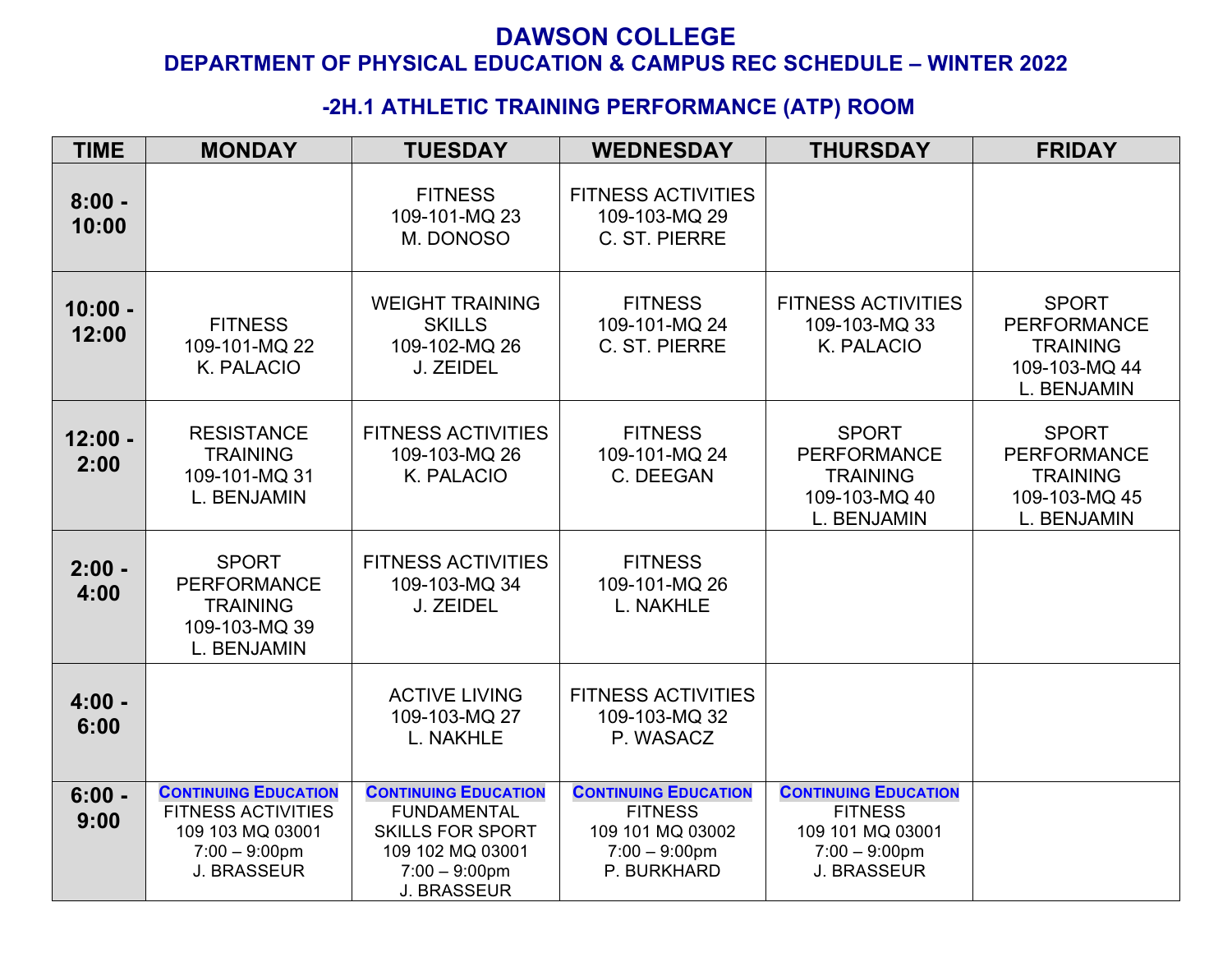#### **0H.1 FITNESS ROOM**

| <b>TIME</b>        | <b>MONDAY</b>                                                      | <b>TUESDAY</b>                                                                                                                                                                                                                                                             | <b>WEDNESDAY</b>                                                               | <b>THURSDAY</b>                                                                                       | <b>FRIDAY</b>                                                                                                   |
|--------------------|--------------------------------------------------------------------|----------------------------------------------------------------------------------------------------------------------------------------------------------------------------------------------------------------------------------------------------------------------------|--------------------------------------------------------------------------------|-------------------------------------------------------------------------------------------------------|-----------------------------------------------------------------------------------------------------------------|
| $8:00 -$<br>10:00  | <b>FITNESS</b><br>109-101-MQ 20<br>M. DONOSO                       | <b>FITNESS WALKING</b><br>109-101-MQ 48<br>P. ARMENI                                                                                                                                                                                                                       |                                                                                | <b>FITNESS</b><br>109-101-MQ 27<br>M. DONOSO                                                          | <b>FITNESS ACTIVITIES</b><br>109-103-MQ 38<br>L. NAKHLE                                                         |
| $10:00 -$<br>12:00 | <b>FITNESS</b><br>109-101-MQ 21<br>M. DONOSO                       | <b>ACTIVE LIVING</b><br>109-103-MQ 22<br>P. ARMENI                                                                                                                                                                                                                         | <b>WALKING ACTIVITIES</b><br>109-103-MQ 57<br>C. HADDAD                        | <b>FITNESS WALKING</b><br>109-101-MQ 49<br>P. WASACZ                                                  |                                                                                                                 |
| $12:00 -$<br>2:00  |                                                                    | <b>FITNESS ACTIVITIES</b><br>109-103-MQ 25<br>L. NAKHLE                                                                                                                                                                                                                    | <b>FITNESS ACTIVITIES</b><br>109-103-MQ 30<br>D. SMYTH                         |                                                                                                       | <b>STRESS COPING</b><br><b>SKILLS</b><br>109-102-MQ 50<br><b>L. NAKHLE</b>                                      |
| $2:00 -$<br>4:00   | <b>FITNESS WALKING</b><br>109-101-MQ 41<br><b>C. STARZENSKI</b>    | <b>ACTIVE LIVING</b><br>109-103-MQ 23<br>H. BRADLEY                                                                                                                                                                                                                        | <b>FITNESS ACTIVITIES</b><br>109-103-MQ 31<br>D. SMYTH                         | <b>ACTIVE LIVING</b><br>109-103-MQ 24<br>H. BRADLEY                                                   |                                                                                                                 |
| $4:00 -$<br>6:00   | <b>FITNESS ACTIVITIES</b><br>109-103-MQ 21<br><b>C. STARZENSKI</b> | <b>FITNESS WALKING</b><br>109-101-MQ 02 A. CORINTHIOS<br>&<br><b>URBAN HIKING</b><br>109-101-MQ 05 H. BRADLEY<br>$\boldsymbol{\mathcal{R}}$<br><b>URBAN HIKING</b><br>109-101-MQ 07 R. MONTREUIL<br>&<br><b>URBAN HIKING</b><br>109-101-MQ 08 D. SMYTH<br>$4:00 - 7:00$ pm | <b>ALTERNATIVE</b><br><b>FITNESS</b><br>109-101-MQ 41<br>H. BRADLEY            |                                                                                                       | <b>FITNESS WALKING</b><br><b>COMPRESSED</b><br>109-101-MQ 06<br>V. DI GENOVA<br>4:00-7:00PM                     |
| $6:00 -$<br>9:00   |                                                                    | <b>ACTIVE LIVING</b><br><b>COMPRESSED</b><br>109-103-MQ 05<br>P. WASACZ<br>$7:00 - 9:00$ pm                                                                                                                                                                                | <b>OUTDOOR ED ACTIVITIES</b><br><b>INTENSIVE</b><br>109-103-MQ 06<br>L. NAKHLE | <b>WILDERNESS SKILLS</b><br><b>INTENSIVE</b><br>109-102-MQ 11<br><b>H.BRADLEY</b><br>$6:00 - 8:00$ pm | <b>CONTINUING EDUCATION</b><br><b>FITNESS ACTIVITIES</b><br>109 103 MQ 03002<br>$7:00 - 9:00$ pm<br>P. BURKHARD |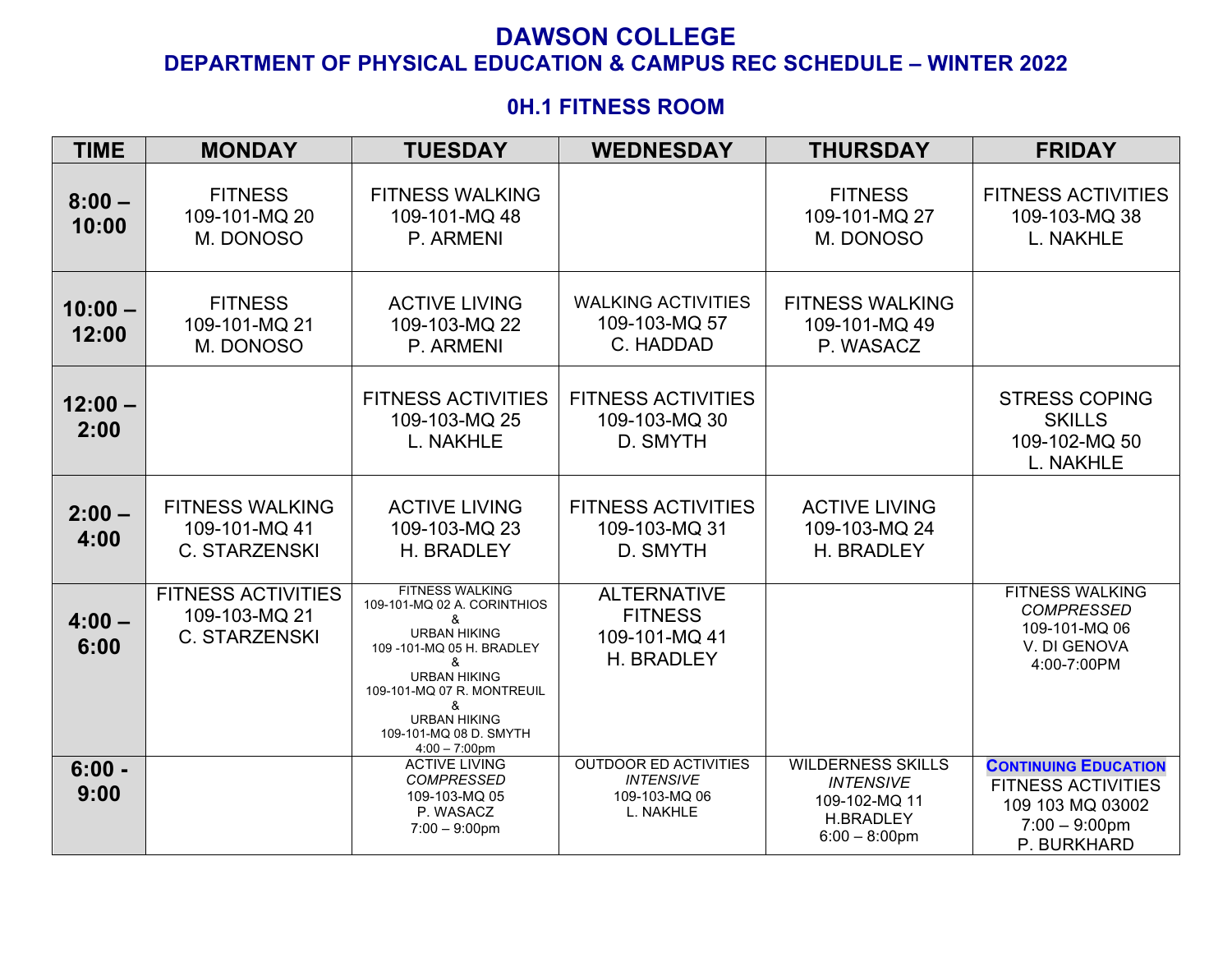# **DAWSON COLLEGE**

## **DEPARTMENT OF PHYSICAL EDUCATION & CAMPUS REC SCHEDULE – WINTER 2022**

## **0H.3 COMBAT / DANCE ROOM**

| <b>TIME</b>        | <b>Monday</b>                                                 | <b>Tuesday</b>                                                | Wednesday                                                        | <b>Thursday</b>                                                          | <b>Friday</b>                                          |
|--------------------|---------------------------------------------------------------|---------------------------------------------------------------|------------------------------------------------------------------|--------------------------------------------------------------------------|--------------------------------------------------------|
| $8:00 -$<br>10:00  | <b>DANCE STYLES</b><br>109-102-MQ 19<br>K. PALACIO            | <b>DANCE ACTIVITIES</b><br>109-103-MQ 17<br>C. ST. PIERRE     | <b>PILATES</b><br>109-102-MQ 23<br>C. MARKIN                     | <b>DANCE FITNESS</b><br>109-101-MQ 16<br>K. PALACIO                      | <b>DANCE FITNESS</b><br>109-101-MQ 17<br>C. ST. PIERRE |
| $10:00 -$<br>12:00 | <b>DANCE ACTIVITIES</b><br>109-103-MQ 16<br>C. ST. PIERRE     | <b>YOGA</b><br>109-102-MQ 51<br>C. ST. PIERRE                 | <b>PILATES</b><br>109-102-MQ 24<br>C. MARKIN                     | MIND-BODY WELLNESS<br>109-101-MQ 52<br>C. DEEGAN                         | <b>YOGA</b><br>109-102-MQ 54<br>C. ST. PIERRE          |
| $12:00 -$<br>2:00  | <b>PILATES</b><br>109-102-MQ 22<br><b>C.ST. PIERRE</b>        | <b>COMBATIVE</b><br><b>FITNESS</b><br>109-101-MQ 11<br>R. LEW | <b>COMBATIVE</b><br><b>ACTIVITIES</b><br>109-103-MQ 15<br>R. LEW | <b>FITNESS WALKING</b><br>109-101-MQ 12<br>V. DI GENOVA                  | <b>KARATE</b><br>109-102-MQ 17<br>V. DI GENOVA         |
| $2:00 -$<br>4:00   | <b>KUNG FU</b><br>109-102-MQ 13<br>R. LEW                     | <b>FITNESS ACTIVITIES</b><br>109-103-MQ 14<br>V. DI GENOVA    | <b>KUNG FU</b><br>109-102-MQ 14<br>R. LEW                        | <b>KUNG FU</b><br>109-102-MQ 15<br>R. LEW                                | <b>KARATE</b><br>109-102-MQ 18<br>V. DI GENOVA         |
| $4:00 -$<br>6:00   | <b>COMBATIVE</b><br><b>FITNESS</b><br>109-102-MQ 10<br>R. LEW | <b>KARATE</b><br>109-102-MQ 16<br>V. DI GENOVA                | YOGA COMPRESSED<br>109-102-MQ 06, 07<br>C. HADDAD<br>4:00-7:00PM | <b>FITNESS WALKING</b><br>109-101-MQ 13<br>V. DI GENOVA                  |                                                        |
| $6:00 -$<br>9:00   |                                                               |                                                               |                                                                  | <b>COMBATIVE ACTIVTIES</b><br><b>INTENSIVE</b><br>109-103-MQ 13<br>R.LEW |                                                        |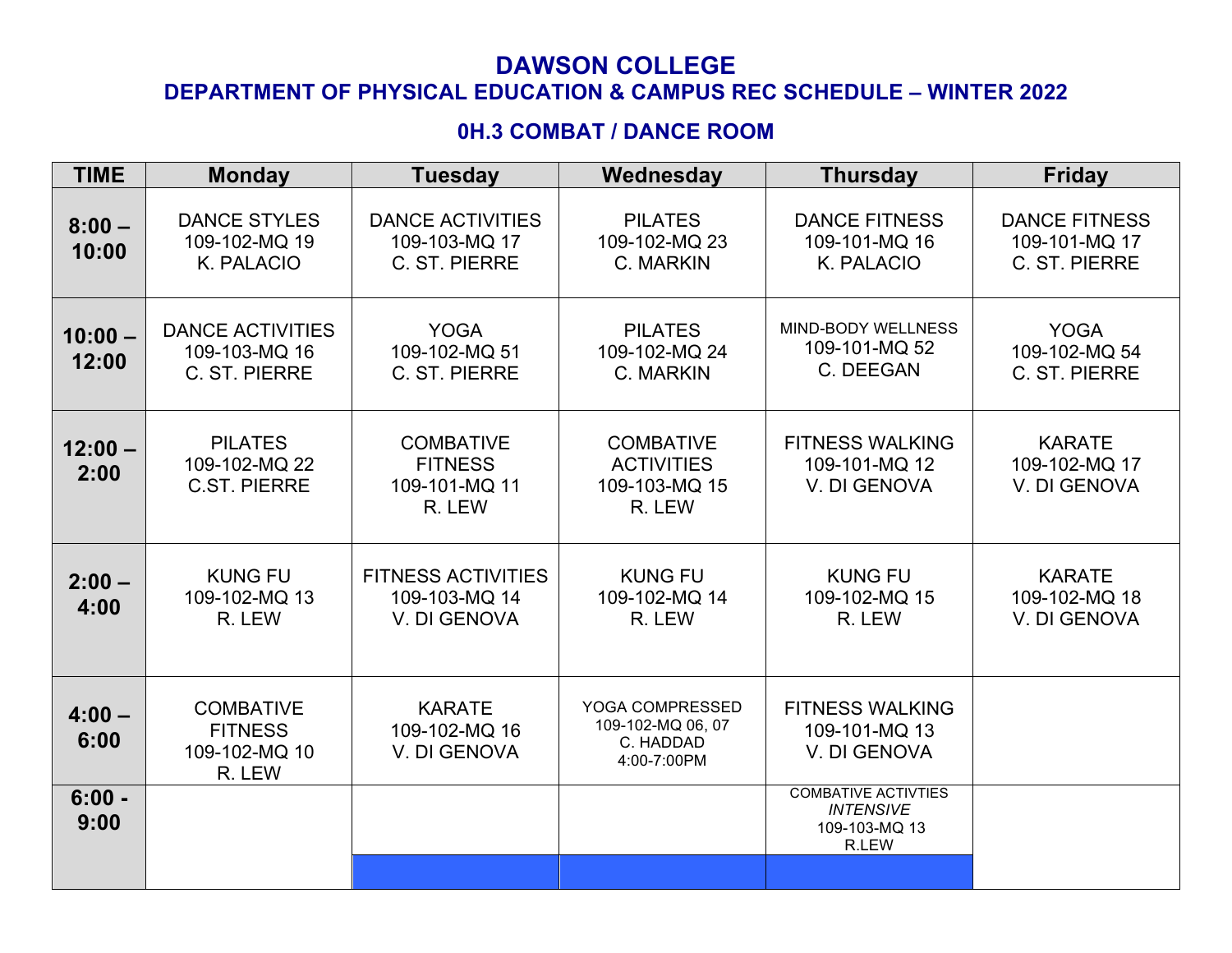#### **4F.1 DANCE STUDIO**

| <b>TIME</b>        | <b>Monday</b>                                      | <b>Tuesday</b>                                                      | Wednesday                                                                                     | <b>Thursday</b>                                                                               | <b>Friday</b>                                          |
|--------------------|----------------------------------------------------|---------------------------------------------------------------------|-----------------------------------------------------------------------------------------------|-----------------------------------------------------------------------------------------------|--------------------------------------------------------|
| $8:00 -$<br>10:00  | YOGA LIFESTYLES<br>109-103-MQ 53<br>C. DEEGAN      | <b>DANCE STYLES</b><br>109-102-MQ 21<br>K. PALACIO                  | <b>YOGA</b><br>109-102-MQ 57<br>C. HADDAD                                                     | <b>MIND-BODY WELLNESS</b><br>109-101-MQ 51<br>C. MARKIN                                       |                                                        |
| $10:00 -$<br>12:00 | YOGA LIFESTYLES<br>109-103-MQ 52<br>C. DEEGAN      | YOGA LIFESTYLES<br>109-103-MQ 54<br>A. GEAR                         | <b>YOGA</b><br>109-102-MQ 52<br>A. GEAR                                                       | <b>YOGA LIFESTYLES</b><br>109-103-MQ 56<br>C. MARKIN                                          | <b>DANCE FITNESS</b><br>109-101-MQ 18<br>K. PALACIO    |
| $12:00 -$<br>2:00  |                                                    | YOGA LIFESTYLES<br>109-103-MQ 55<br>A. GEAR                         | <b>YOGA</b><br>109-102-MQ 53<br>A. GEAR                                                       | <b>STRESS COPING SKILLS</b><br>109-102-MQ 49<br>C. DEEGAN                                     | <b>DANCE ACTIVITIES</b><br>109-103-MQ 19<br>K. PALACIO |
| $2:00 -$<br>4:00   | <b>DANCE FITNESS</b><br>109-101-MQ 14<br>P. WALKER | <b>DANCE FITNESS</b><br>109-101-MQ 15<br>P. WALKER                  | MIND-BODY WELLNESS<br>109-101-MQ 50<br>C. DEEGAN                                              |                                                                                               | <b>DANCE FITNESS</b><br>109-101-MQ 19<br>P. WALKER     |
| $4:00 -$<br>6:00   | <b>DANCE STYLES</b><br>109-102-MQ 20<br>P. WALKER  | <b>DANCE ACTIVITIES</b><br>109-103-MQ 18<br>P. WALKER               | <b>STRESS COPING SKILLS</b><br><b>COMPRESSED</b><br>109-102-MQ 03<br>C. DEEGAN<br>4:00-7:00PM | <b>STRESS COPING SKILLS</b><br><b>COMPRESSED</b><br>109-102-MQ 04<br>C. DEEGAN<br>4:00-7:00PM | <b>DANCE ACTIVITIES</b><br>109-103-MQ 20<br>P. WALKER  |
| $6:00 -$<br>9:00   |                                                    | <b>YOGA RETREAT</b><br><b>INTENSIVE</b><br>109-103-MQ 12<br>A. GEAR |                                                                                               |                                                                                               |                                                        |